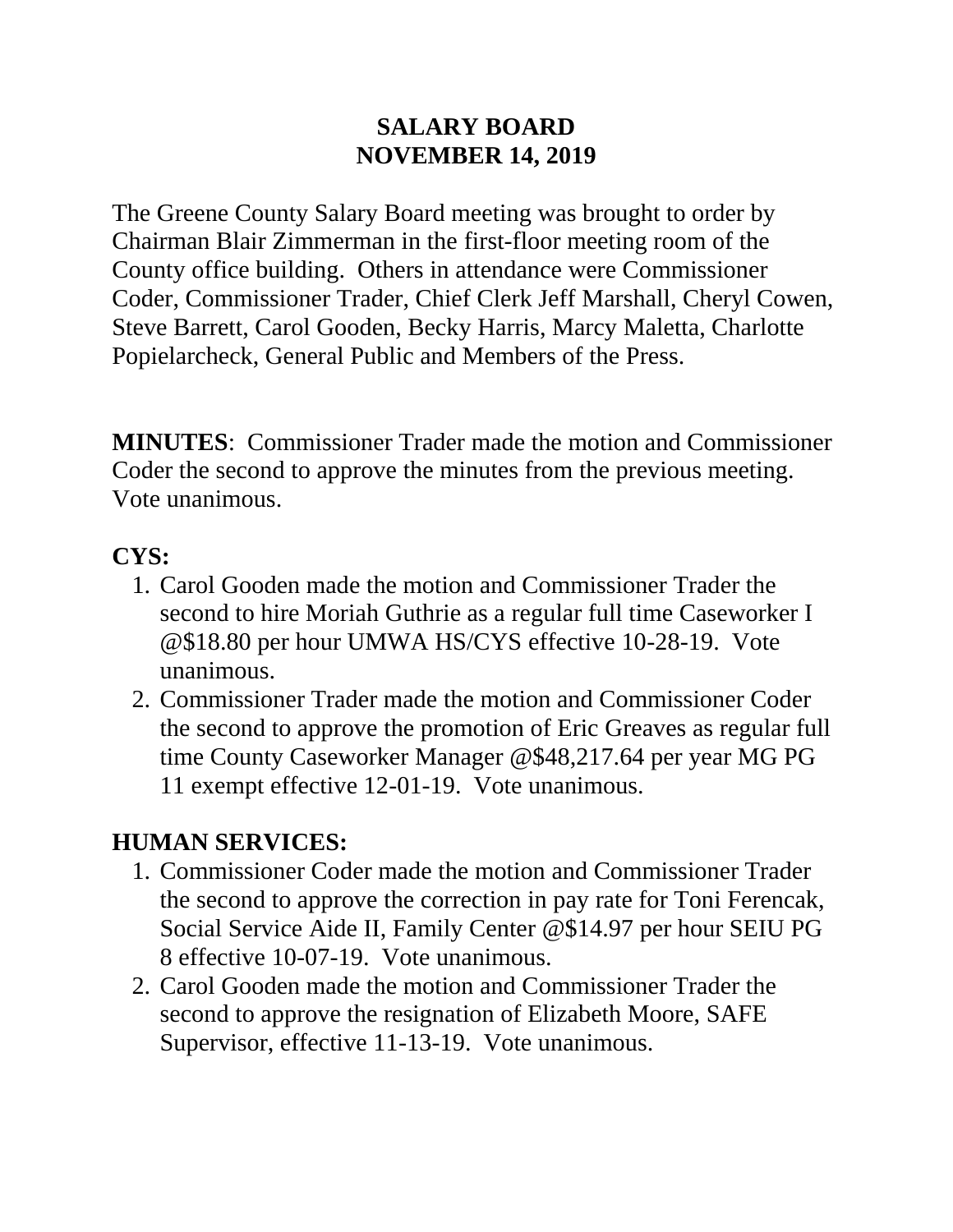### **EARLY INTERVENTION:**

- 1. Commissioner Trader made the motion and Carol Gooden the second to approve the transfer of Christine Barnhart as a regular full time Caseworker I @\$18.80 per hour UMWA HS/CYS effective 11-12-19. Vote unanimous.
- 2. Carol Gooden made the motion and Commissioner Trader the second to approve the reclassification of Sheleena Hamilton from probationary to regular status Caseworker I @\$20.08 per hour UMWA HS/CYS effective 10-08-19. Vote unanimous.

## **COURTS:**

1. Carol Gooden made the motion and Commissioner Trader the second to hire Anastasia Wagner as a regular full time Tip Staff @\$10.00 per hour effective 10-28-19. Vote unanimous.

# **JAIL:**

- 1. Commissioner Trader made the motion and Carol Gooden the second to hire James Roberts as a casual Corrections Officer @\$12.77 per hour effective 10-29-19. Vote unanimous.
- 2. Carol Gooden made the motion and Commissioner Trader the second to hire Austin Wingo as a casual Corrections Officer @\$12.77 per hour effective 10-23-19. Vote unanimous.
- 3. Commissioner Trader made the motion and Commissioner Coder the second to approve the promotion of Misty Lewis to regular full time Food Service Worker I @\$14.52 per hour SEIU PG 10 effective 11-03-19. Vote unanimous.
- 4. Carol Gooden made the motion and Commissioner Trader the second to approve the transfer of Garrett Gumbarevic from temporary part time to regular part time Corrections Officer I @\$14.77 per hour SEIU Prison effective 11-05-19. Vote unanimous.